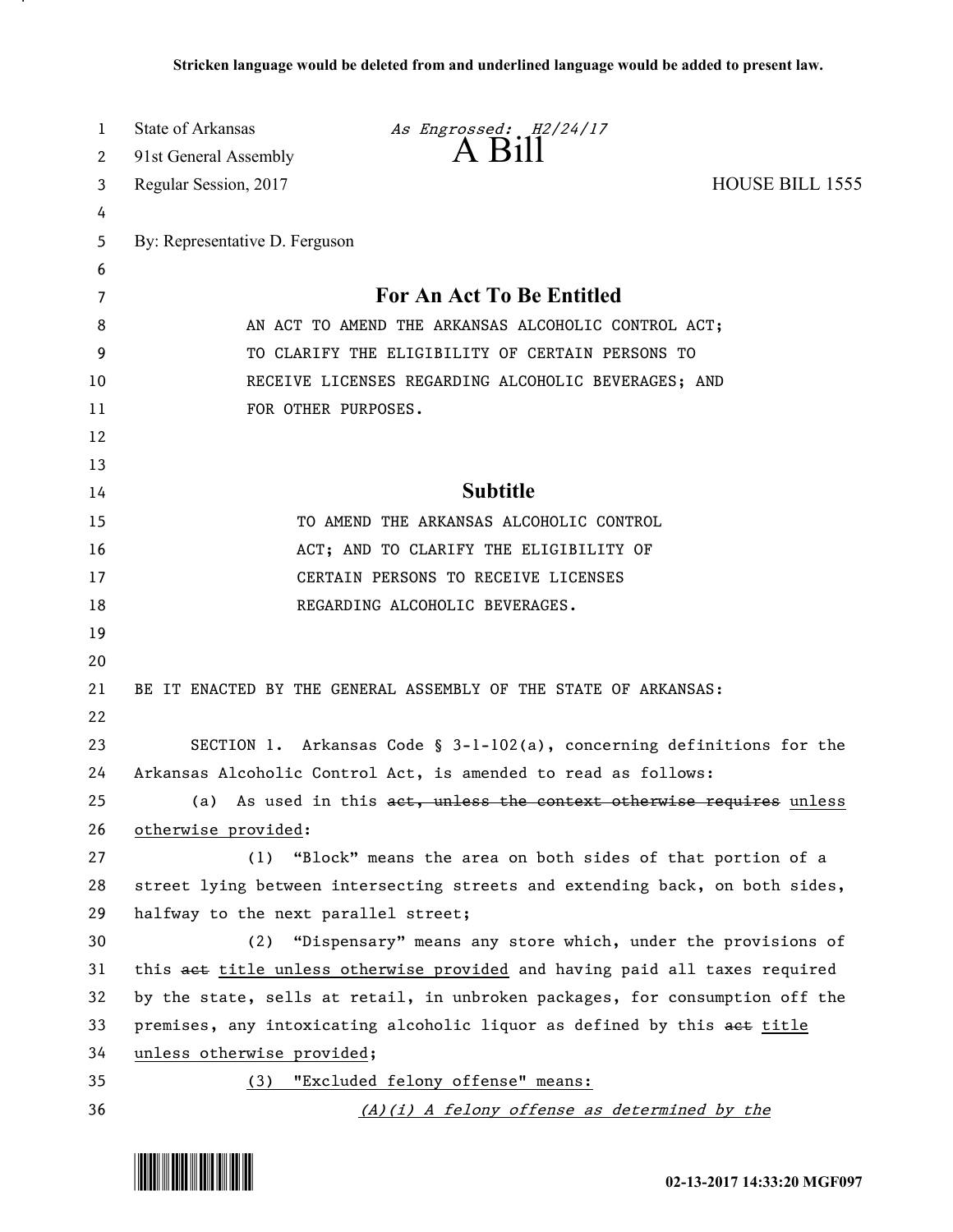As Engrossed: H2/24/17 HB1555

| $\mathbf{1}$          | jurisdiction where the felony offense occurred.                                           |  |  |
|-----------------------|-------------------------------------------------------------------------------------------|--|--|
| $\mathbf{2}^{\prime}$ | (ii) The Alcoholic Beverage Control Division                                              |  |  |
| 3                     | shall determine whether an offense is a felony offense based upon a review of             |  |  |
| 4                     | the relevant court records concerning the conviction for the offense; or                  |  |  |
| 5                     | (B) A violation of a state or federal controlled-substance law                            |  |  |
| 6                     | that was classified as a felony in the jurisdiction where the person was                  |  |  |
| 7                     | convicted, but not including:                                                             |  |  |
| 8                     | (i) An offense for which the sentence, including any                                      |  |  |
| 9                     | term of probation, incarceration, or supervised release, was completed ten                |  |  |
| 10                    | (10) or more years earlier; or                                                            |  |  |
| 11                    | (ii) An offense that has been sealed by a court or                                        |  |  |
| 12                    | for which a pardon has been granted;                                                      |  |  |
| 13                    | $(3)$ (4) "Hard cider" means liquor brewed from the fermented                             |  |  |
| 14                    | juices of fruit and containing more than three percent (3%) and not more than             |  |  |
| 15                    | twenty-one percent (21%) of alcohol by weight;                                            |  |  |
| 16                    | $\overline{(4)}$ $\overline{(A)}$ $(5)$ (A) "Malt" means liquor brewed from the fermented |  |  |
| 17                    | juices of grain and containing more than five percent (5%) of alcohol by                  |  |  |
| 18                    | weight.                                                                                   |  |  |
| 19                    | (B) Beer containing not more than five percent (5%) of                                    |  |  |
| 20                    | alcohol by weight and all other malt beverages containing not more than five              |  |  |
| 21                    | percent (5%) of alcohol by weight are not defined as malt liquors and are                 |  |  |
| 22                    | excepted from each and every provision of this act;                                       |  |  |
| 23                    | $(5)(6)$ "Manufacturer" means any person engaged in the business                          |  |  |
| 24                    | of distilling, brewing, making, blending, rectifying, or producing for sale               |  |  |
| 25                    | in wholesale quantities alcoholic liquors of any kind, including whiskey,                 |  |  |
| 26                    | brandy, cordials, liquors, ales, beers, or other liquids containing alcohol,              |  |  |
| 27                    | except wines;                                                                             |  |  |
| 28                    | $(6)(7)$ "Person" means any and all corporations, partnerships,                           |  |  |
| 29                    | associations, or individuals;                                                             |  |  |
| 30                    | (8) "Sealed" means to expunge, remove, sequester, and treat as                            |  |  |
| 31                    | confidential the record or records of a felony offense;                                   |  |  |
| 32                    | (7)(9) "Spirituous" means liquor distilled from the fermented                             |  |  |
| 33                    | juices of grain, fruits, or vegetables and containing more than twenty-one                |  |  |
| 34                    | percent (21%) of alcohol by weight, or any other liquids containing more than             |  |  |
| 35                    | twenty-one percent (21%) of alcohol by weight; and                                        |  |  |
| 36                    | $(48)(10)$ "Vinous" means the fermented juices of fruits, except                          |  |  |
|                       |                                                                                           |  |  |

02-13-2017 14:33:20 MGF097